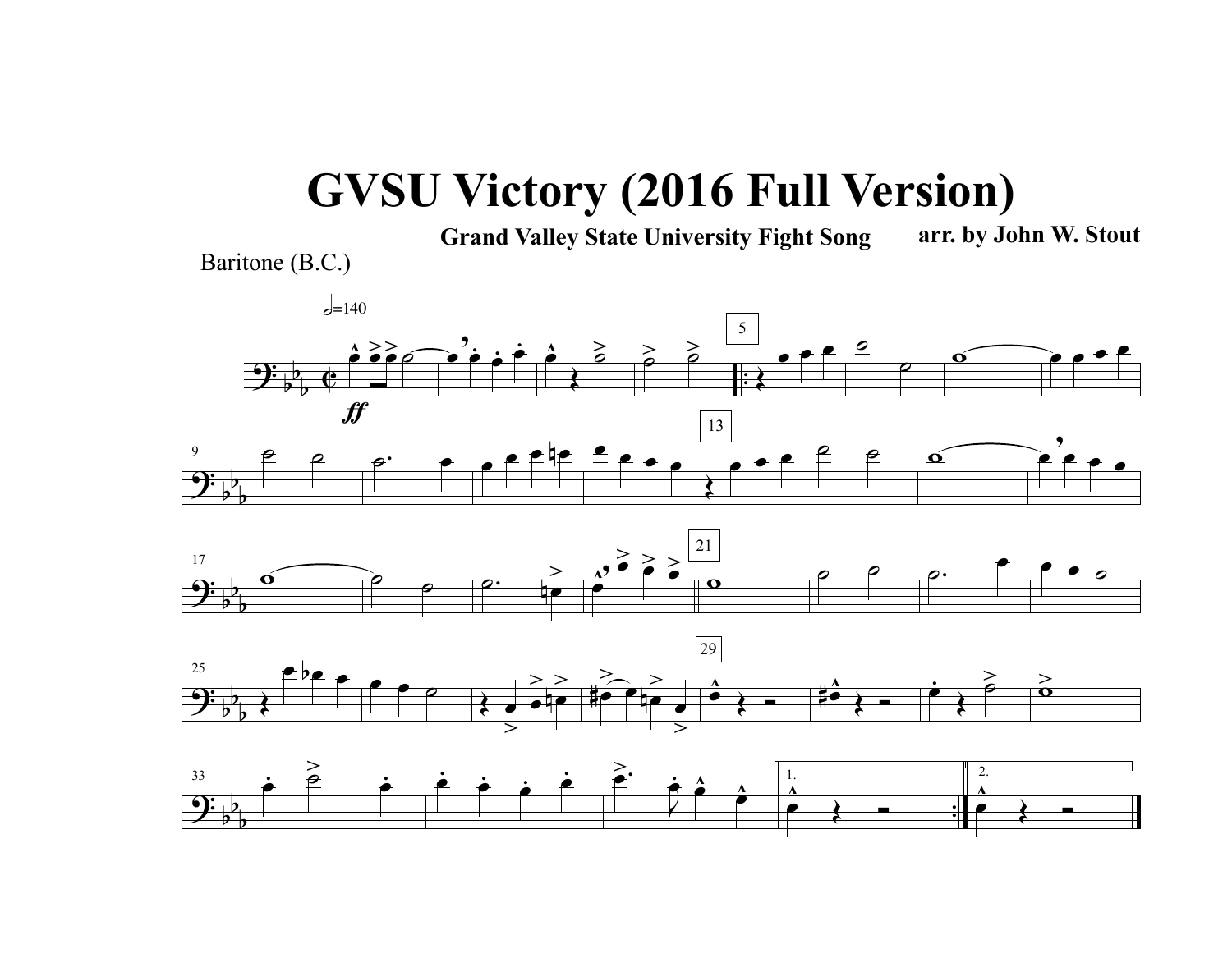## **Hail, To Thee Grand Valley (2016)**

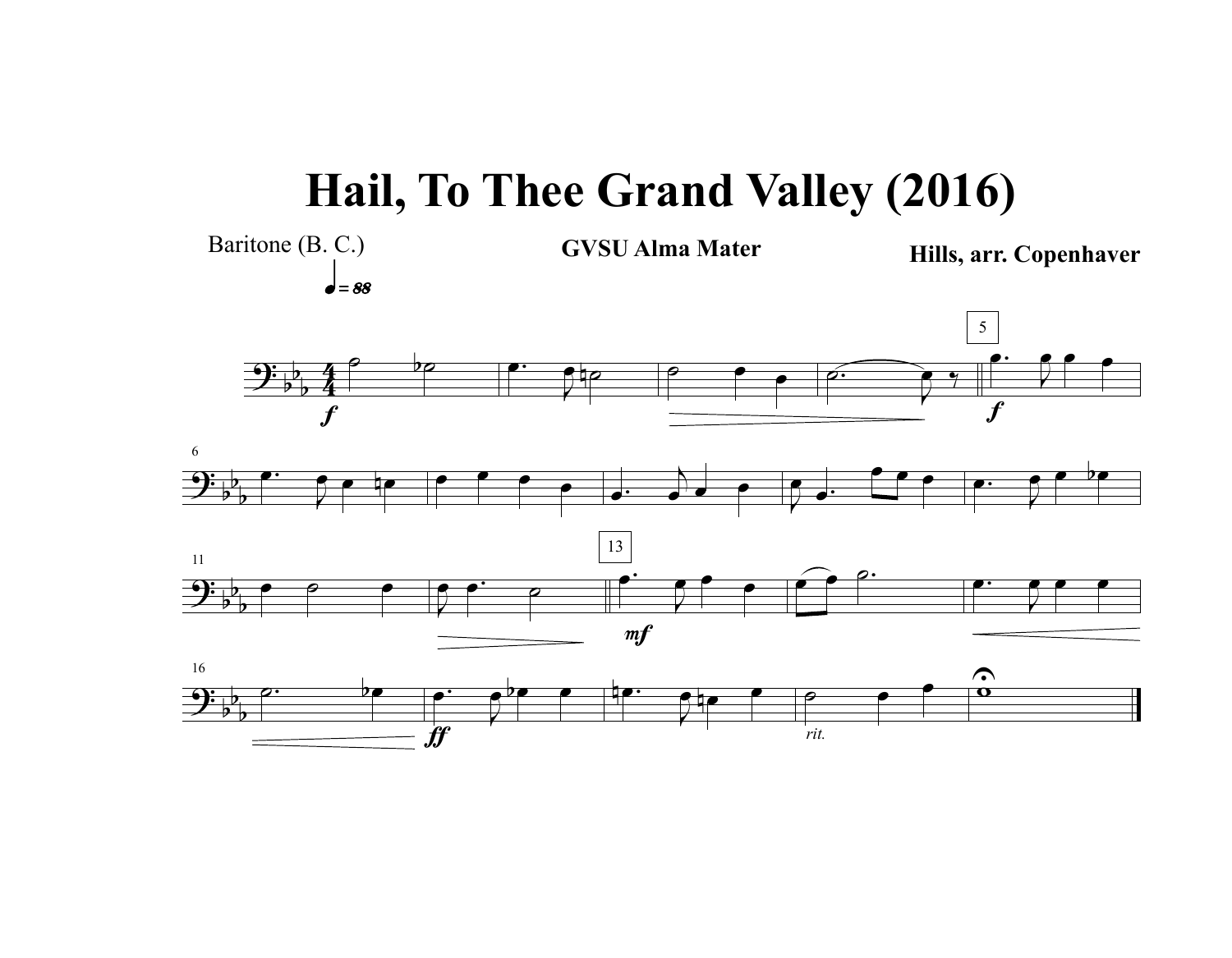## Baritone (B.C.)

## Star Spangled Banner



arr. J. Martin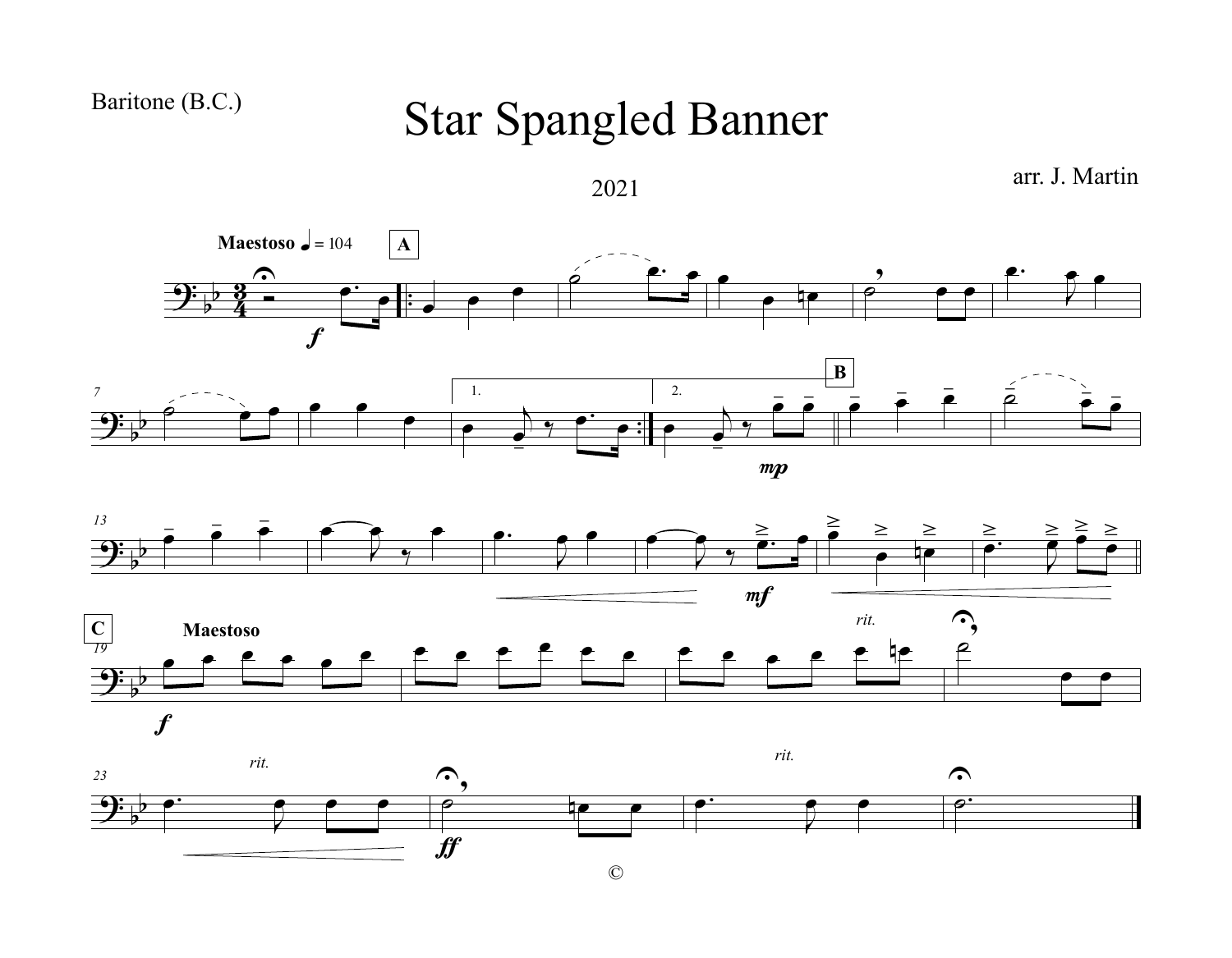